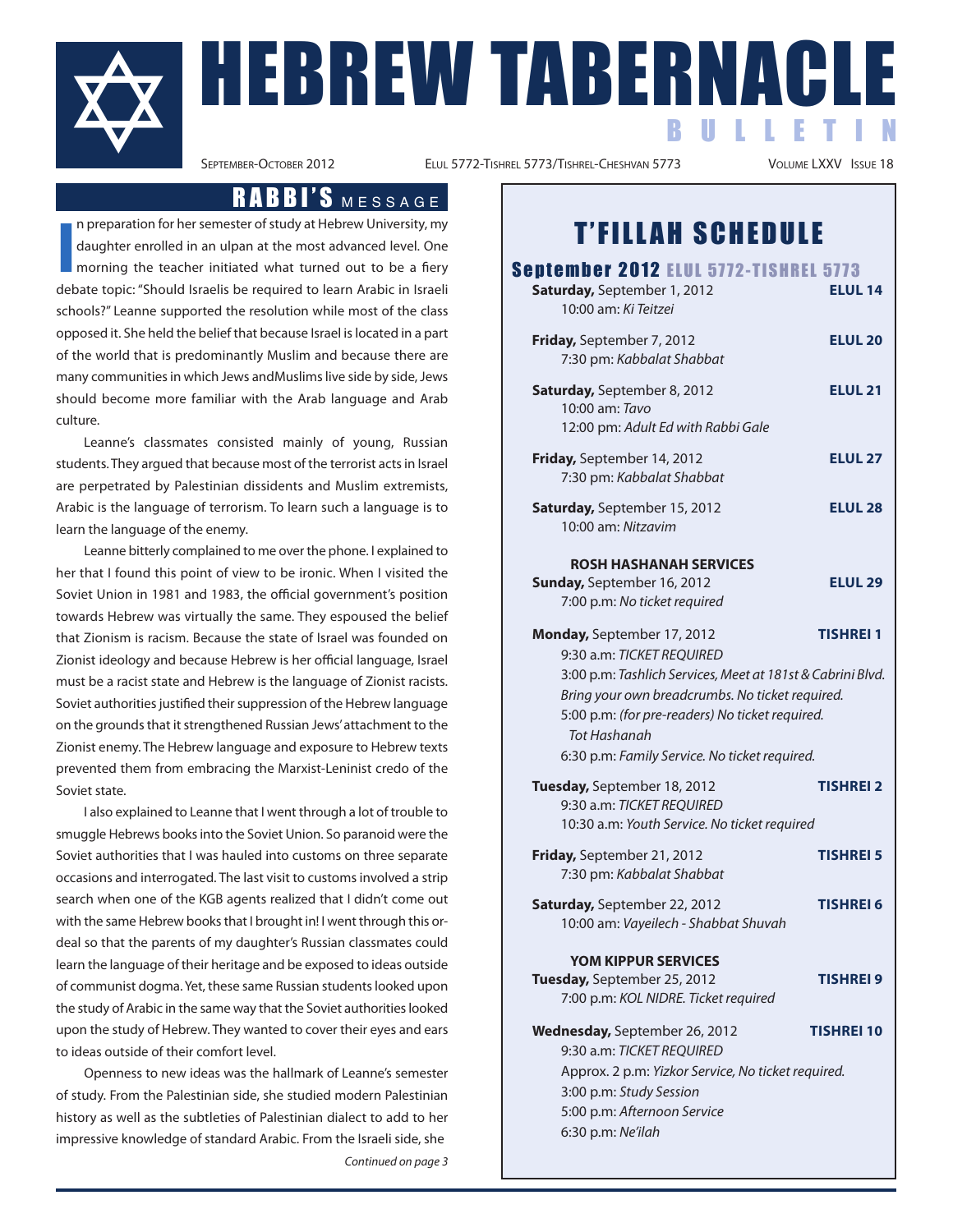

## **HEBREW TABERNACLE CONGREGATION**

A Liberal Congregation & Progressive Community Center

| RebJeff99@yahoo.com                                              |  |  |
|------------------------------------------------------------------|--|--|
|                                                                  |  |  |
| htoffice@nyc.rr.com                                              |  |  |
|                                                                  |  |  |
| Dr. Robert L. Lehman, z"l  Rabbi Emeritus                        |  |  |
| Margaret MoersWenigRabbi Emerita, Beth Am                        |  |  |
| mwenig@huc.edu                                                   |  |  |
|                                                                  |  |  |
| rselig@lycos.com                                                 |  |  |
|                                                                  |  |  |
| hamburg@nyp.org                                                  |  |  |
|                                                                  |  |  |
|                                                                  |  |  |
| jslcsw@aol.com                                                   |  |  |
|                                                                  |  |  |
| ren 27@rocketmail.com                                            |  |  |
|                                                                  |  |  |
| jeff.burak@gmail.com                                             |  |  |
|                                                                  |  |  |
|                                                                  |  |  |
| Lcytryn@gmail.com                                                |  |  |
|                                                                  |  |  |
| mark.hamburgh2@verizon.net                                       |  |  |
|                                                                  |  |  |
| susan_gellert@yahoo.com                                          |  |  |
|                                                                  |  |  |
|                                                                  |  |  |
| htoffice@nyc.rr.com                                              |  |  |
| Richard Ehrenreich  Men's Club President                         |  |  |
| rehrenreichusa@nyc.rr.com                                        |  |  |
|                                                                  |  |  |
| presbetham@gmail.com                                             |  |  |
|                                                                  |  |  |
| skhspr@gmail.com                                                 |  |  |
|                                                                  |  |  |
|                                                                  |  |  |
| htoffice@nyc.rr.com                                              |  |  |
| Rita Hamburgh Chair, Outreach & Membership Committee             |  |  |
| hamburg@nyp.org                                                  |  |  |
| Hannah Eisner Chair, Chesed Committee                            |  |  |
| HTchesed@gmail.com                                               |  |  |
| Youth & Family Committee htoffice@nyc.rr.com                     |  |  |
|                                                                  |  |  |
| Harriet Bailer, Diana Douglas & Regina Gradess GoldWing Curators |  |  |
| EHBailer@aol.com;dianaddouglas@hotmail.com;                      |  |  |
| ReginaG99@gmail.com                                              |  |  |
| Web address: www.hebrewtabernacle.org                            |  |  |
| <b><i><u>IWIJII</u></i></b>                                      |  |  |

Published bi-monthly by the Hebrew Tabernacle of Washington Heights 551 Fort Washington Ave. New York, NY 10033-1908 A Member of the Union for Reform Judaism

Deadline for inclusion in the November-December Bulletin is October 1st Material received after that date will be held until the January-February issue. *htoce@nyc.rr.com*

## **T'FILLAH SCHEDULE**

| October 2012 TISHREI-CHESHVAN 5773<br>Friday, October 5, 2012<br>7:30 pm: Kabbalat Shabbat | <b>TISHREI 16</b>  |
|--------------------------------------------------------------------------------------------|--------------------|
| Saturday, October 6, 2012<br>10:00 am: Shabbat Sukkot                                      | <b>TISHREI 19</b>  |
| 12:00 pm: Adult Ed with Rabbi Gale                                                         |                    |
| Friday, October 12, 2012<br>7:30 pm: Kabbalat Shabbat                                      | <b>TISHREI 26</b>  |
| Saturday, October 13, 2012                                                                 | <b>TISHREI 27</b>  |
| 10:00 am: Bereshit<br>12:00 pm: Adult Ed with Rabbi Gale                                   |                    |
| Friday, October 19, 2012<br>7:30 pm: Kabbalat Shabbat                                      | <b>CHESHVAN 3</b>  |
| Saturday, October 20, 2012<br>10:00 am: Noach                                              | <b>CHESHVAN4</b>   |
| Friday, October 26, 2012<br>7:30 pm: Kabbalat Shabbat                                      | <b>CHESHVAN 10</b> |
| Saturday, October 27, 2012<br>10:00 am: Lech Lecha                                         | <b>CHESHVAN 11</b> |

## Remember the Hebrew Tabernacle with a bequest.

Give a gift for generations to come and be remembered forever

## Planning an event?

Hebrew Tabernacle has a variety of spaces to suit your needs. DJ and Catering available right from within our own Congregation! Call the office today for information!

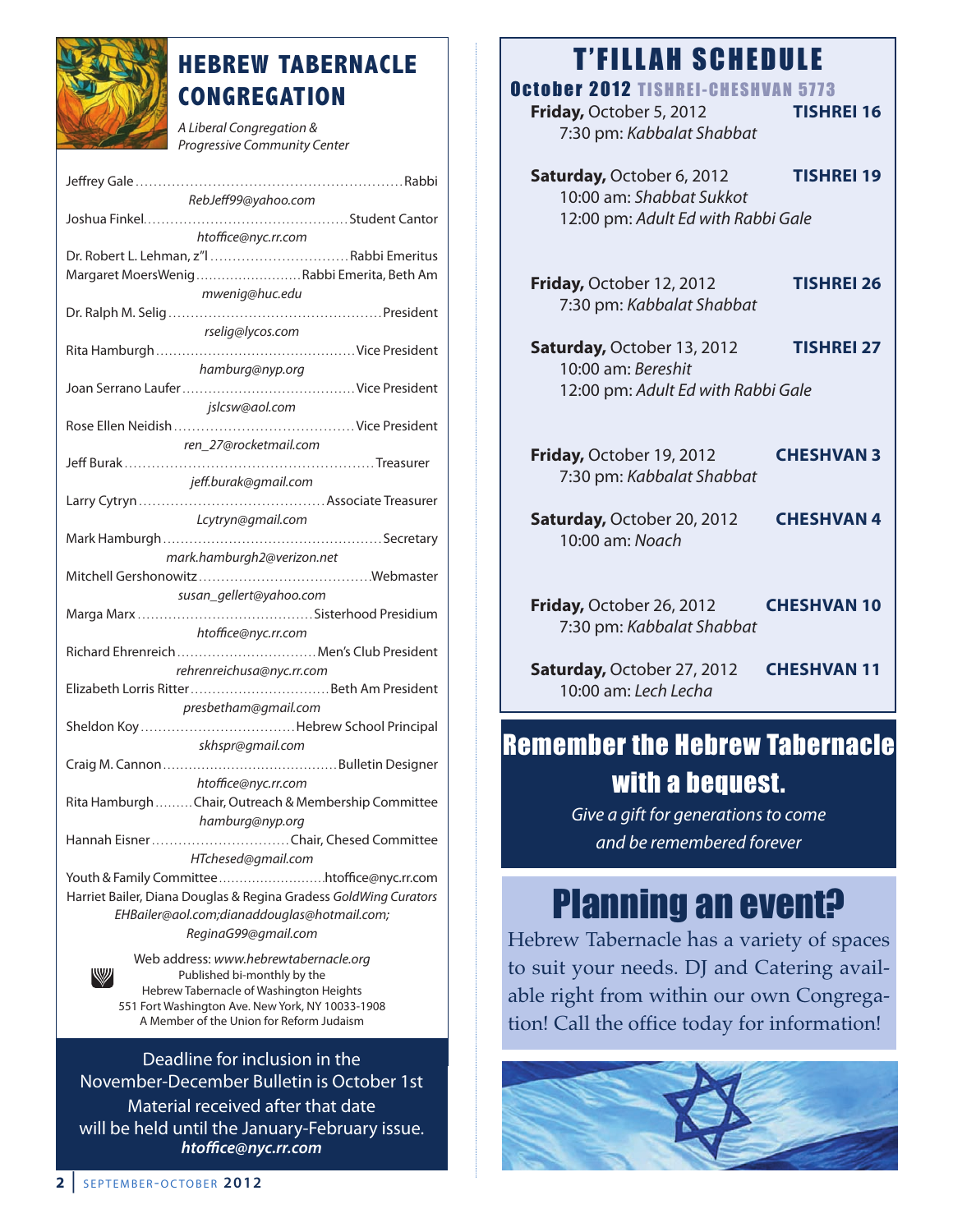### **RABBI'S Message**

Continued from page 1

studied the intellectual history of Modern Zionism with Israeli students.

During the High Holy Days, we take an inventory of our souls and repent our self-defeating attitudes. One major self-defeating attitude is spiritual Mitzrayim or narrow mindedness. In fact, the Hebrew word for Egypt is Mitzrayim. It can be interpreted as "narrow place"or"place of constriction". Slavery is not just about forced labor. Slavery is also about being constrained by a narrow vision of society. One of the main reasons why Moses had so much trouble with our ancestors was that they could not think outside of the box. They had been slaves for so long that they could not readily envision a new reality—the reality of freedom and responsibility for their own destiny.

We do not have to be in Ancient Egypt to experience Mitzrayim. We can experience it in any part of the world by closing our minds to original ideas and new ways of thinking. Indeed, it would be a sad irony of our history for our ancestors to have escaped Mitzrayim thousands of years ago only to have many of their modern descendants in Israel and the Diaspora re-enact it in the twenty first century. We reenact Mitzrayim by holding on to stereotypes of Arabs and Muslims or to stereotypes of any other ethnic group. We re-enact Mitzrayim by refusing to learn the history, the culture, the language, or the world view of our neighbors. We re-enact Mitzrayim by remaining in our narrow, cultural cubby holes and by making no attempt to reach out to people who do not necessarily share our beliefs and values. Indeed, the worst type of slavery is narrow-mindedness because it is a slavery that we impose upon ourselves. May the new Jewish year, 5773, be a year in which we strive for greater spiritual liberation and see the big picture in world society. Hence, I applaud my daughter's efforts to learn all that she can about Islam and Palestinian culture as well as her efforts to master Arabic to the same level that she has mastered Hebrew. Leanne is truly liberated from spiritual Mitzrayim! So may it be for all of us!

**If you or someone you care about is hospitalized, ill, or needs some cheer, contact the Chesed Committee. Neglect is a shame, with everyone to blame. Call the office at 212-568-8304 or e-mail us at HTChesed@gmail.com**

### Hebrew Tabernacle Gay Pride Shabbat And the Shelter of Peace Coalition

Adapted from Pride Shabbat Drash by Desma Holcomb

**M**arriage equality in New York or even at the Federal level, is not<br>the total solution to the discrimination and injustices that face lesbian, gay, bisexual and transgender New Yorkers. I can give two dramatic examples of this and also show how the Torah can lead us to help solve these inter-related problems. The first is bullying of students who are lesbian, gay, bisexual and transgender. The second is the rising number of homeless LGBT youth in NYC. Jews here in Washington Heights are touched by both of these issues.

The Gay, Lesbian and Straight Education Network documents experiences of LGBT students in its annual National School Climate Survey. The 2009 survey of 7,261 middle and high school students found that nearly 9 out of 10 LGBT students had experienced harassment at school that year. Bullying is happening: in our children's schools and to our children.

Leviticus provides a Jewish response to bullying. While it is true that some verses in Leviticus have been used to condemn homosexuality, there are other proscriptions in Leviticus that we in Reform Judaism embrace, such as saving some of our harvest for the poor and paying workers' wages on time. As for bullying of LGBT students: Leviticus 9:14 states: "Thou shall not curse the deaf, nor put a stumbling-block before the blind, but thou shall fear thy God: I am Adonai."

What does cursing the deaf or tripping the blind have to do with bullying? Everything. Anyone who has spent time in a school yard or a playground knows that kids tease and pick on other kids frequently. Indeed part of good parenting is teaching your own children not to be mean to other kids. For example, "cursing the deaf," saying something mean to someone who cannot hear, reminds me how spreading rumors and talking behind another student's back creates a circle of curses that the victim can't hear, until it's too late. And "putting a stumbling block before the blind"reminds me of all the physical ways that bullies trip their victims and push them to the ground, while others stand by.

Transgender, gay and lesbian kids are not actually"disabled"like someone who is blind, but they are being cursed and tripped because they are different—or they were born into different families Continued on page 4



Evy Migadaki DMD, FAGD, FICOI Cosmetic & Implant Dentistry 687 West 204th Street, Suite 1G New York, New York 10034 tel: 212.567.3323 fax: 212.567.1941 www.evydent.com

"When it comes to your smile, the standard is Evydent! " Evy Migadaki, DMD, FAGD, FICOI Cosmetic & Implant Dentistry 687 West 204th St. Suite 1G | New York, NY 10034 | Tel: +1.212.567.3323 | Fax: +1.212.567.1941 |Email: evy@evydent.com | Web: www.evydent.com Social: facebook.com/dentalpractice | twitter.com/generaldentist |

www.linkedin.com/in/generaldentist |youtube.com/evydentdentistry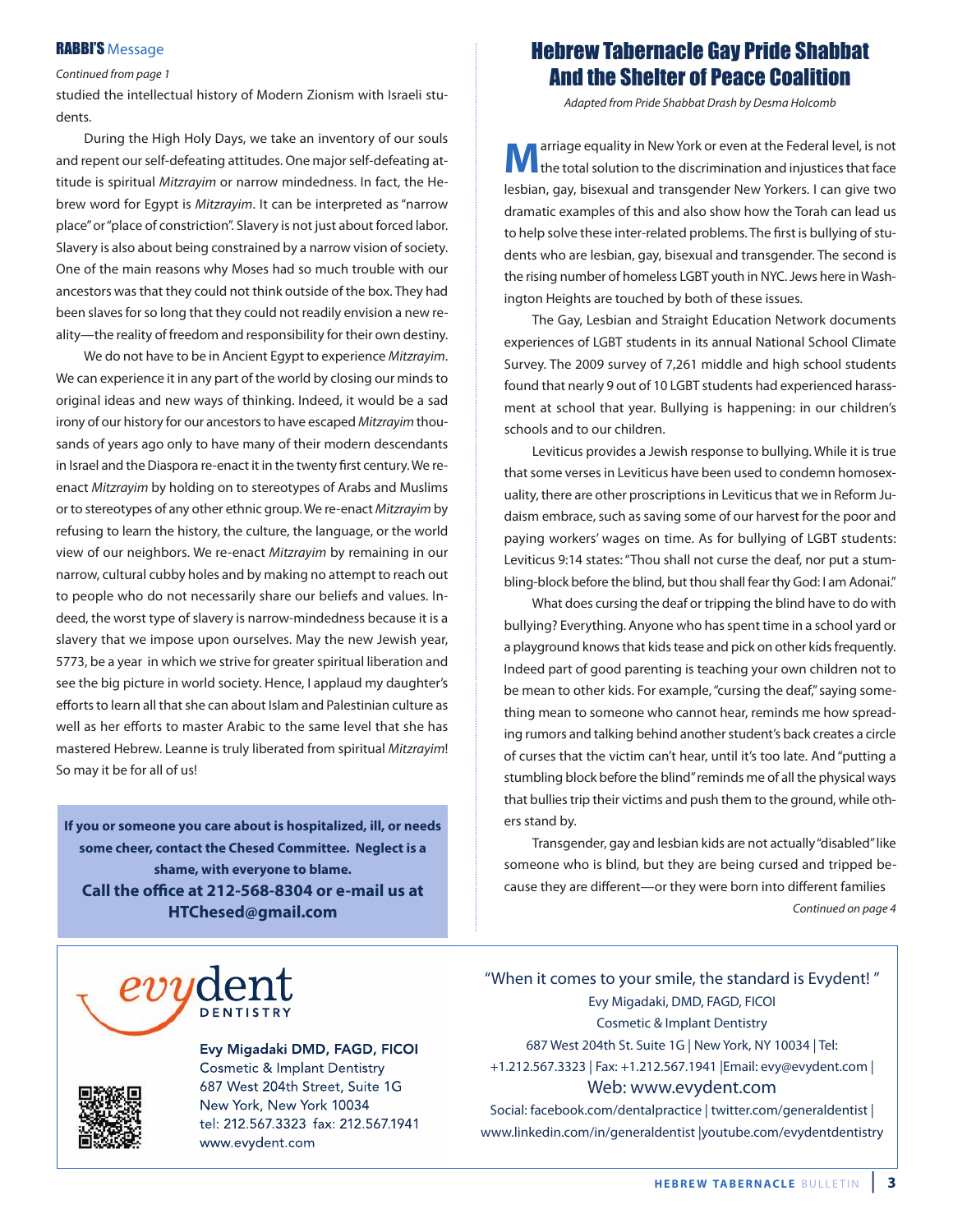### GAY PRIDE SHABBAT

### Continued from page 3

with two moms or two dads. Let us resolve, as Jews, that we will not curse the deaf nor put a stumbling-block before the blind, and that we will teach our children to do the same.

Sadly, there are young lesbian, gay and transgender kids who are even worse off than these bullied students. On any given night, there are almost 4,000 homeless youths in New York City, and at least 1,000 of them are LGBT, according to a 2008 census released by the City Council. That's right: one out of four homeless youths is transgender, lesbian or gay.

Carl Siciliano decided to do something about this. In 2002 he founded the Ali Forney Center, which has a daytime drop-in center and 47 shelter beds that provide comprehensive health, education and employment counseling for homeless LGBT youth. He named it after a transgender child whose parents kicked him out of his home at the age of 13.

As some states legalize gay marriage and the military welcomes openly gay soldiers, "many kids think, 'Oh, I'm ready to come out,'" says Siciliano. As a result, the average age of young people declaring their sexuality – or at least sharing their doubts – has dropped dramatically in recent years to as young as the early teens, according to the Family Acceptance Project. Transgender kids are also telling their truth to parents at an early age.

Here is just one story of homeless young New Yorker: Gizmo Lopez, 19, comes from a staunchly Catholic family with Puerto Rican roots. She now sleeps on the subway. I'm bisexual, and my stepfather didn't approve; he said it's wrong," said the teenager, whose mother died two years ago.

When her father moved to Puerto Rico with her two half-brothers, he left her behind – alone in the family's apartment on Manhattan's Lower East Side. One afternoon, when she came home from school, "I found a pink slip on the door." It was a notice of eviction. "I took my stuff, cried and left," she says. "We are nomads."

Once again, a verse in Leviticus can help guide our steps. Leviti-

## HT UNVEILS NEW WEBSITE

**I** In July, work began on the new Hebrew Tabernacle website. Our old website was doing its job, but it was pretty old and past time to move it n July, work began on the new Hebrew Tabernacle website. Our old to a newer platform. Our website is now hosted on URJ's RJ WebBuilder 2.0 platform, which is so much more powerful and feature-rich than the old website.

HT's web development team has been busy migrating the content from the old website to the new one, and adding many new features. A new feature that many people wanted was the ability to make an on-line payment (your synagogue bill, a Shabbat dinner, or a donation). You'll be able to do that with PayPal, and yes, you can use a credit card!

Our go-live date is tentatively scheduled for mid-August. At that time, browsing to http://hebrewtabernacle.org will automatically bring you to the new website. In the weeks after we go live, you'll see more and more features being added, so check back frequently.



cus 9:33-34 tells us, "And if strangers sojourn with you, in your land [or in your city], you shall not do them wrong. The strangers that sojourn with you shall be unto you as the home-born among you, and you shall love them as yourself; for you were strangers in the land of Egypt. I am Adonai, your God."

In Reform Judaism, we often think of "strangers" as the immigrants in our nation. But as long as we or our children think of LGBT students as somehow "strange," they are also "the strangers who sojourn with us, in our land." And surely the LGBT youth who have been expelled by their families and who have fled to the "gay haven" of New York City are "strangers who sojourn in our city."

So what can we do to "love these strangers as ourselves, since we were strangers in the land of Egypt"? Let's teach our children and grandchildren not to bully other students. Let's support and praise your children and grandchildren when they stand up to bullies. Let's let them know that standing for the oppressed is essential to our faith.

As for homeless youth, government funds and private donations cover less than 350 beds for homeless youth in New York shelters. Providers say that hundreds more are waiting. For the past two years, the New York legislature has cut funding to support homeless youth shelters. I am proud to report that Hebrew Tabernacle and Rabbi Gale were represented at a recent gathering of diverse faith communities in support of the young strangers: The Shelter of Peace coalition. Shelter of Peace advocates for more city and state funding to provide safe shelter, education and counseling to help LGBT youth get off the streets and on their feet.

Rabbi Gale is planning to bring a speaker from Shelter of Peace to our synagogue sometime after the High Holidays. Then let us begin to discuss the possibility of Hebrew Tabernacle and Beth Am working together, perhaps on Martin Luther King's Birthday weekend, to prepare or serve a meal to these young people at a shelter such as the Ali Forney Center. Pride Shabbat was just the beginning of our education and opportunities to help make our city less dangerous for the vulnerable strangers in our midst.

Mitch Gershonowitz, HT Webmaster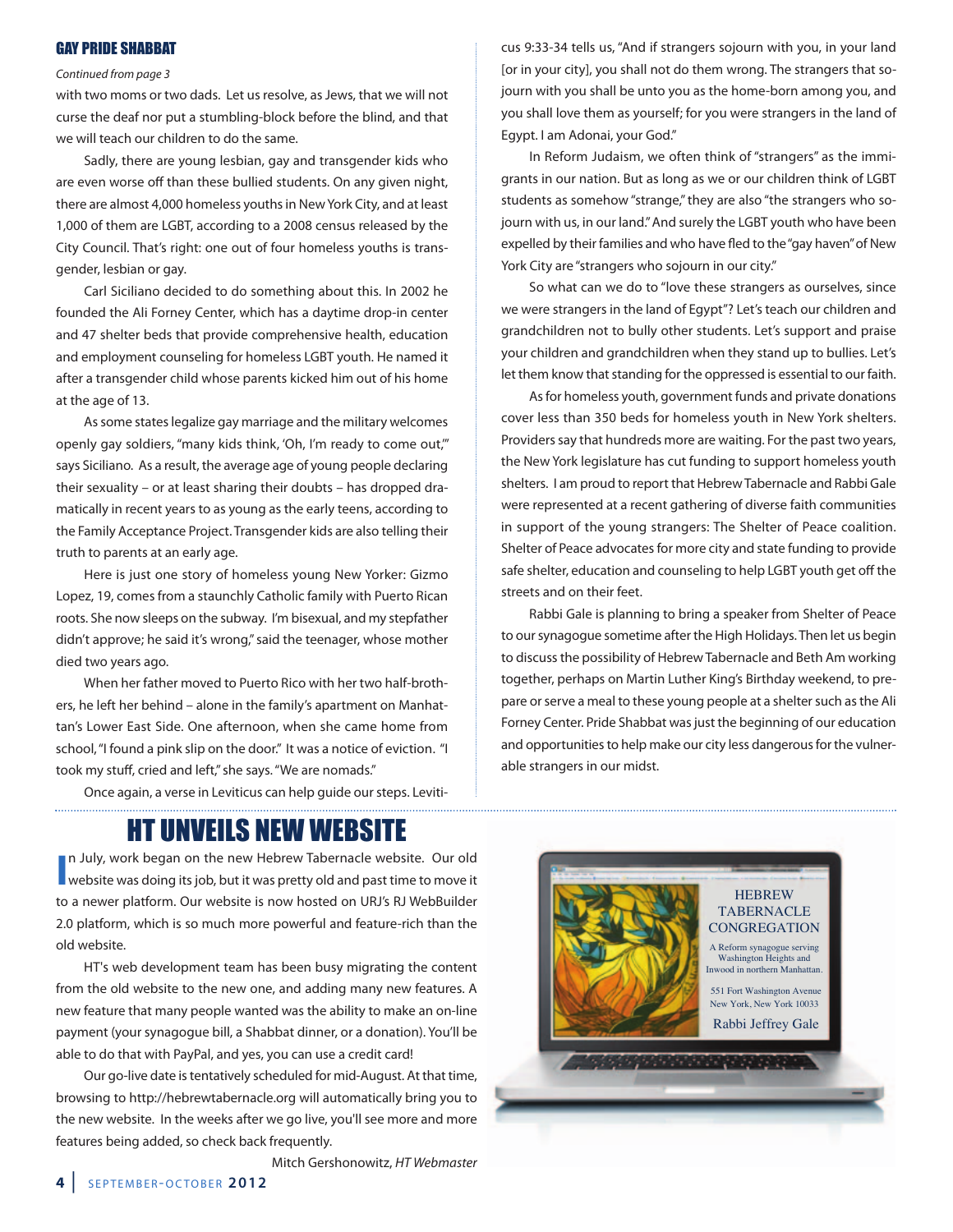### **WE GREATFULLY ACKNOWLEDGE THESE RECENT CONTRIBUTIONS:**

### **DONATION NAME MEMO**

**CLERGY ASSIST FUND**

received a donation from...<br>Hebrew Tabernacle Sisterhood

### **GENERAL FUND**

received a donation from…

Assists to cover clergy payroll costs June 2012

Laura Altschuler In memory of the Yahrzeit of William B. Altschuler Ruth Baer<br>
Eugene & Harriet Bailer **In memory of the Yahrzeit of Leonie Newburg**<br>
In memory of the Yahrzeit of Isabel Medina In memory of the Yahrzeit of Isabel Medina In honor of Fredy K. Seidel's lecture series In honor of "Welcoming Cantor Finkel" Bella Y. Bankoff **Example 20** is a set of Nathan Gordon In memory of the Yahrzeit of Nathan Gordon In memory of the Yahrzeit of William Bankoff Jeff & Mariorie Bauml **In memory of the Yahrzeit of Elsa Bauml** In memory of the Yahrzeit of Elsa Bauml Yizkor Donation Steven Bauml In memory of the Yahrzeit of Elsa Bauml Edoardo Bellando For general operating support Helen Benson In memory of Ernst Lilienstein Nuta Bery-Chmukh **In memory of the Yahrzeit of Adele Goldstain**<br>In memory of the Yahrzeit of Gary Blum<br>In memory of the Yahrzeit of Gary Blum In memory of the Yahrzeit of Gary Blum Helen Blumenthal In memory of the Yahrzeit of Daniel McCracken To enter the name of Daniel McCracken onto the Annual Yahrzeit list Diana Douglas **Mishkan T'filah Fund - our new prayer books** Mishkan T'filah Fund - our new prayer books Eva B. Feist In memory of the Yahrzeits of Alice and Erwin Koppel<br>In memory of the Yahrzeit of Lilo Bachrach In memory of the Yahrzeit of Lilo Bachrach Fred Fields In memory of the Yahrzeit of Ludwig Dingfelder In memory of the Yahrzeit of Martha Dingfelder Arthur Frank In memory of the Yahrzeits of Martin Levite and Senta Frank Joseph Frank In honor of Ruth Frank Holcomb (BA Cum Laude) Gertrude Frankel **With best wishes to the Crystal family in their new phase of life** For general operating support Barry & Irene Gilbert **In memory of the Yahrzeit of Ella Maier** In memory of the Yahrzeit of Ella Maier Steven & Marion Gold In memory of the Yahrzeit of Alfred Marx Abby & Glen Goodman In memory of the Yahrzeit of Edward Horn Gerson Goodman **In memory of the Yahrzeit of Arthur N. Goodman**<br>In memory of the Yahrzeit of Walter Gross In memory of the Yahrzeit of Walter Gross Peter Grumbacher In memory of the Yahrzeit of Else Grumbacher Klaus Grunewald **In memory of the Yahrzeit of Ruth Grunewald** In memory of the Yahrzeit of Ruth Grunewald Helga R. Gutmann **In memory of the Yahrzeit of Jenny and Louis Strauss**<br>Michael & Della Haft **In memory of the Yahrzeit of Rose Dominic** In memory of the Yahrzeit of Rose Dominic Clifford & Susan Hamburger **In the Value of the Yahrzeit of Eugene Hamburger** In memory of the Yahrzeit of Eugene Hamburger Mark & Rita Hamburgh **In memory of the Yahrzeit of Celia Klein** William Heinz<br>
Peter Hesse **In memory of the Yahrzeit of Lotte Maienthau**<br>
In memory of the Yahrzeit of Hans Hesse and C In memory of the Yahrzeit of Hans Hesse and Charlotte Hesse Rolf Hoexter **In memory of the Yahrzeit of Frederick Hoexter** In memory of the Yahrzeit of Frederick Hoexter Sheila Horn **The Internal Equation Controller Controller** To enter the name of Edward Horn onto the Kaddish list, to be read for one year after his death. Harold Jacobs In memory of the Yahrzeit of Augusta Jacobs Jeanne Jonas In memory of the Yahrzeit of Irma Jonas In memory of the Yahrzeit of Melie Roth Ernest Kahn In memory of the Yahrzeit of Ida Kahn Ellen Kaufman In memory of the Yahrzeit of Regina Goldsmith Henry Kirchheimer In memory of the Yahrzeit of Louis Kirchheimer Sheldon & Tracy Koy **In memory of Ernst Lilienstein**<br>
Fllen Kracko **In memory of the Yahrzeit of E** Ellen Kracko In memory of the Yahrzeit of Else Redelmeier In memory of the Yahrzeit of Rabbi Robert Lehman In memory of the Yahrzeit of Joseph Tucker Sharon Lehman **In memory of the Yahrzeit of Toni Lehman** Ruth Levi In memory of the Yahrzeit of Rabbi Lehman In memory of the Yahrzeit of Liddy Becker In memory of the Yahrzeit of Louis Becker Gary & Susan Loewenberg **In memory of the Yahrzeit of Elizabeth Loewenberg** In memory of the Yahrzeit of Elizabeth Loewenberg Hannelore Marx **In memory of the Yahrzeit of Greta Pick**<br>In memory of the Yahrzeit of Emma Me In memory of the Yahrzeit of Emma Meyer Mark Meyer **Mark Meyer In memory of the Yahrzeit of Paul Meyer**<br>In memory of the Yahrzeit of Hermann N In memory of the Yahrzeit of Hermann Monatt Hannelore Noe In memory of the Yahrzeit of Martha Militzer Bela Rosenkranz In memory of the Yahrzeit of Gertrud Rosenkranz Weissman

Continued on page 6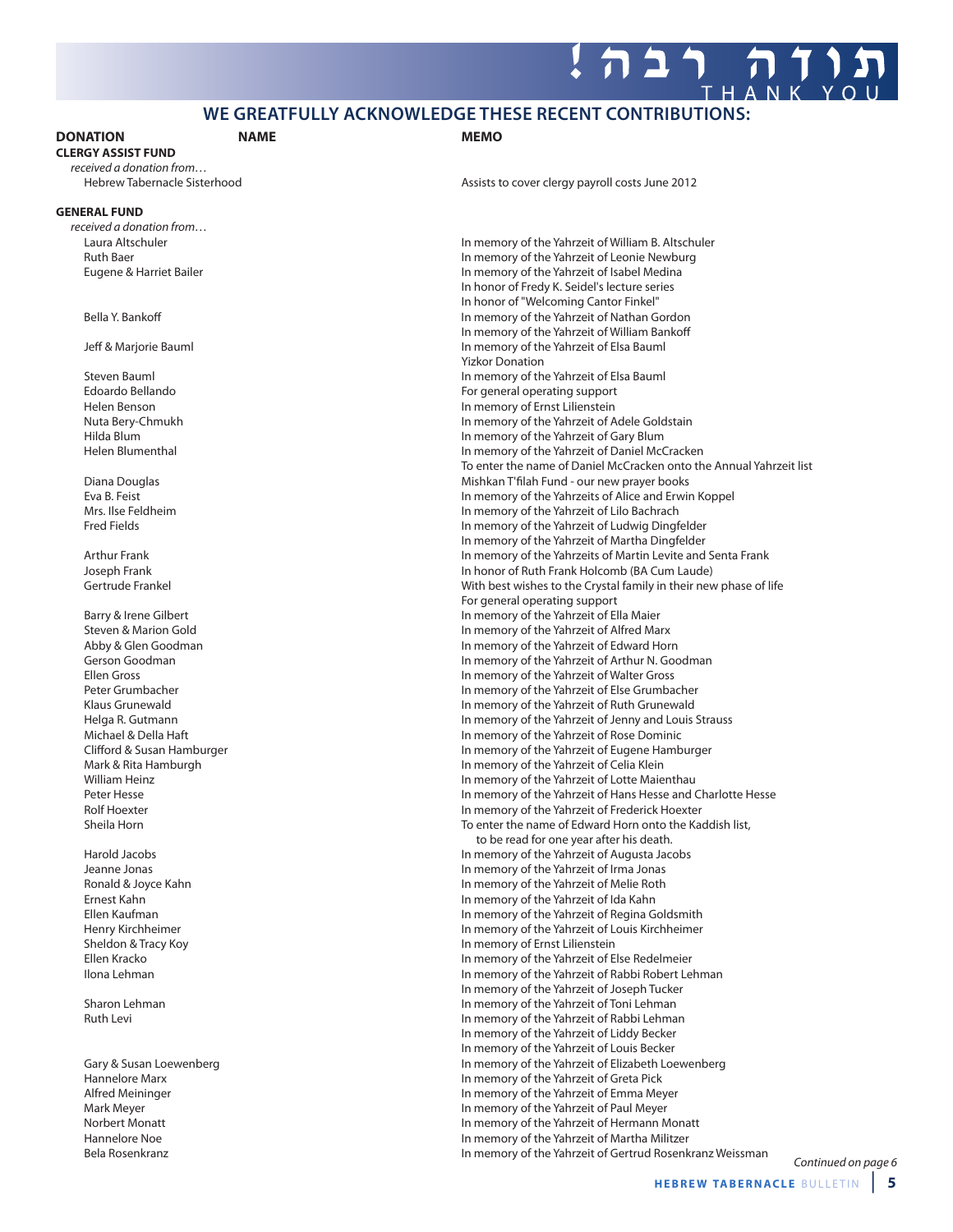

### **DONATIONS**

- Continued from page 4 Rita Rosenthal In memory of the Yahrzeit of Peter Rosenthal
	-

### **SISTERHOOD**

received a donation from… Marga Marx In memory of David Steiner

### **TOT SHABBAT FUND**

received a donation from… Anonymous and the state of the state of the state of the Shabbat FUNDRAISER Beth Am Tot Shabbat Services Meredith & Joshua Rubin Tot Shabbat Services



**J** oshua Finkel hails from St. Louis, Missouri, where he showed interests<br>in music and Judaism from an early age. He is proud to now represent oshua Finkel hails from St. Louis, Missouri, where he showed interests Hebrew Tabernacle as its Student Cantor, and to honor its special place in a vast and vibrant Jewish musical history while providing opportuni-

ties for it to shape its own musical direction as a praying and singing community.

Joshua is unrepentantly proud of his ability to sing in many genres of Jewish music, and is equally comfortable singing 18th century Eastern-European Cantorial recitative as he is in the American folk tradition. Music, prayer and Jewish community are among his greatest joys in life and he feels especially privileged to combine them in a career of Jewish service. His other greatest joys are his incredible wife, Emily and their baby Sophia. He also enjoys writing his own music in a number of genres.

Werner & Audrie Rothschild In memory of the Yahrzeit of Gerda Schuster Harve Schuster **In memory of the Yahrzeit of Gerda Schuster** In memory of the Yahrzeit of Gerda Schuster<br>In memory of the Yahrzeit of Arthur N. Good In memory of the Yahrzeit of Arthur N. Goodman Madeline Secunda In memory of the Yahrzeit of Arnold Secunda Fredy Seidel **Fredy Seidel** Mishkan T'filah Fund - our new prayer books Rudolph Steinhardt In memory of the Yahrzeit of Margot Steinhardt Ludi Stern In memory of the Yahrzeit of Alfred Stern Vera Strauss In memory of the Yahrzeit of Otto Strauss Gary Thalheimer **In the United States and The In memory of the Yahrzeits of Hillda Grau and Margaret Neumann** In memory of the Yahrzeit of Auguste Thalheimer Vicki Tobar In memory of the Yahrzeit of Elisabeth Tobar Pauline Ungar **In memory of the Yahrzeit of Henny Hamburger** In memory of the Yahrzeit of Henny Hamburger Esther Vargas To honor the memory of Edward Horn Kurt & Anita Vooss In memory of the Yahrzeit of Clementine Vooss Ruth Wertheimer **In memory of the Yahrzeit of Allen Kalfus** Edith & Herman Wingens In memory of the Yahrzeit of Toni Seligman Carl Wolf In memory of the Yahrzeits of Augusta Wolf, Erna Wolf, and Rosa Moritz Wolf Ursula Woodfin **In memory of the Yahrzeits of Dr. E. Stoerger**, Marga Stoerger, and Hans and Berta Van Moelken Eva Zirkl In memory of the Yahrzeit of Ernest Zirkl In memory of the Yahrzeit of Katie Heilbronn

Gil & Riki Josepf Tot Shabbat FUNDRAISER

Joshua attended Parkway North High School in St. Louis Missouri, during which time he professionally performed in musical theater and competed internationally in solo piano playing. He then attended Bard College where he double majored in theater and film and electronic arts, with the goal of writing and directing for television. Finding this unfulfilling, he decided to return to his roots in music and spirituality and began studying to join the Cantorate. He previously served as Student Cantor for two years with Reform Congregation Oheb Shalom in Reading, Pennsylvania where he led services with Rabbi Brian Michaelson. He is excited to work with Rabbi Gale and take advantage of Hebrew Tabernacle's exceptional cast of characters in developing engaging services and programming.

Free Pick-Up & Deliver



### PLEASANT CLEANERS & CUSTOM TAILORS **ARAM GOZUBUYUKIAN**

810 West 187th Street **New York, NY 10033** 

Tel: (212) 927-5663 Fax: (212) 927-0325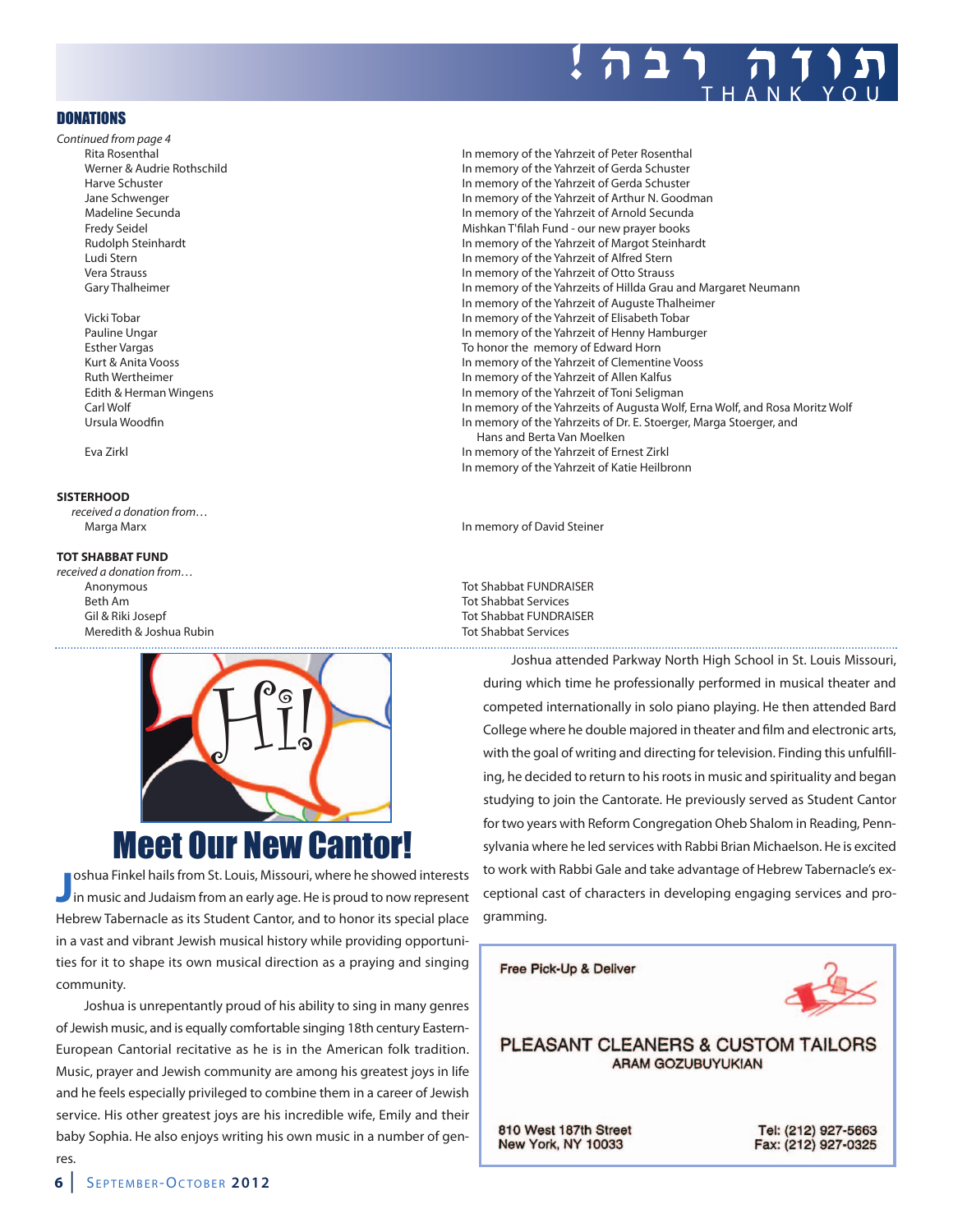### **IN MEMORIAM**

In grateful memory of the departed whose names are taken from the records of Hebrew Tabernacle and Beth Am and which appear on a separate weekly Yahrzeit list. It is our minhag to read Yahrzeit names at the Shabbat services following the date. **If you would like a name read,** please call the office in the preceding week.

### **YAHRZEIT LIST August 31 & Septmber 1**

Ludwig Aron William Bankoff Hilda Bassist Greta Bloch Max Block Alma Blum Anny Bondy Arthur Bosnak Mortimer Charig Amelia Cohn Eva Collin Paul Englander Otto Fried Victor Friedlein Edith Fromm Paul Ganzman Adele Goldstain Sam Gorton Nathan Greenberger Kurt Gruenebaum Heinz Haas Lotte Haas Kate Hamburger Ehrhardt Hirsch Israel Henry Horowitz Ernestine Israel Erna Joseph Hugo M. Kaufman Eugenia Kreuchen Fred Laubheim William Lesser Jack H. Lowenstein Willi May Rose Meyerhoff Ida Neu Lena Newman Wolfgang Ollendorff Eugene Ottenheimer Dorrit Rosenstein Benjamin Schaye Regina Schwartz Martha Schwarz Arnold Secunda Edward B. Silverman Louis Solomon Kenneth M. Sondhelm Flora Spector Louis Spiro Amelia Wachtel Rabbi Ernest Weiss Lawrence Wiener

### **September 7 & 8**

Martha Abraham Saul Adams Kenneth L. Batt Aaron Blum Rose Borsody Celia Sarah Edberg Isaac Englander Herman Farber Anna Ossip Finestone Carrie Frankenthaler Armand Ginsberg Nathan Glauber Eric Goldsmith Sandra Golub Frances Guthman Eva Gutmann Barbara Heiman Emma-Esther Herrmann Lee Heymann Stephen H. Hirsch Hilde Jordan Isidore Karlsruher Lilli Karlsruher Ludwig Karlsruher Hedwig Kaufmann Margarete Leiser Herta Levite Sigmar Lewy Siegfried Mannheimer Margot Marcus Louis S. Obermeier Joseph Ritter Edmund Rothschild Sonia Rutberg Seymour Schneider Dorothy Silver Walter Silverman Denny Simon Anna Stamm Daniel Steinharter Leopold Stern Emanuel Strauss Kurt Strauss Goldsmith Estelle Sussman Lothar Tannenwald Meta Uhlfelder Marion Van Ments

### **September 14 & 15**

Ida Asch Heinrich Bloch Arthur Blumenthal

Moses Boehm Gertrude Bronheim Israel Collin Helen Lucy Ecker Morris A Engel Dr. Betty Finkelstein Theodor Flatauer Max Flehinger Frances Gerber Otto Goldschmitt Tillie Greenbaum Isaac Greenberg Rolf Werner Heymann Erna Himmelweit William B. Irell Johanna Kahn Robert Kahn Helen Kornreich Morris Lefkowitz David Levy Paul Levy Richard Levy Theo M. Lorch David Luster Margot Marx Horace McCracken Edith Mendel Leopold Meyer Herman E. Meyers Fanny Michael Ernest Oppenheimer Lotte Regensburger Mordechai Rosenberg Rhoda Rosenfeld Norton Rothschild Joseph Salomon Charlotte Scheibe Rudolph Scheibe Aaron Scheuer Naum Schub Else Seligmann Hermann Seligmann **Ray Sharoff** Frieda Sokolowski Gerson Sonnenfeld Regina Sonnenfeld Vivian Gorlin Steinhoff Henrietta Stephan George Stokes George Walzer Else Warms Emil Weill Erna Wolf **September 21 & 22**

Leopold Baer Leon Berger Gustine Bruckman Zelda Y. Davis Ida Eberhardt Malvina Eulau Anna Fraenkel

Adolph Frank Edith Ganzman Gertrud Goldschmidt Theodore Goodkind Lilly Graubart Bernhard Greenbaum Morris Hart Emil Hartog Ben Hertzog Albert, Frieda,Carlo Josephs Hugo, Erna, Helga Josephs Jane L. Kaufman Ilse Kohlman Michael Lehman Alfred & Auguste Levi Cecile Lipkin Alice Loewkowitz Gilbert Michel Elijah Mindich Gunilla Martenson Moore Frank Mosback Dan Newman Carl Ochs Pauline Oppenheimer Adolf Pollack Adolf Reiner Gustav Reis Ita Rosenberg Henry Rosenow Julius Rutberg Jacob Samuels Kurt Schloss Sofie Schneider Jacqueline Schonholtz Rose Schuster Joseph Schwartz Rosalie Seideman Hilde Steinhardt Ethel Stertz Isfried Strauss Eidel Strisower Artur Westheimer Robert Wiener **Adolph Wolff** Charlotte Wolff Michael Wolff

### **September 28 & 29**

Siegfried Bachenheimer Meyer Bialos Brenda Munz Brienza Julius Buchdahl Tessy Buchdahl Emanuel Cohn Rosa Cohn Morris Collin Sylvia Crystal Joseph Ehrenreich Hanni Elias Richard Erle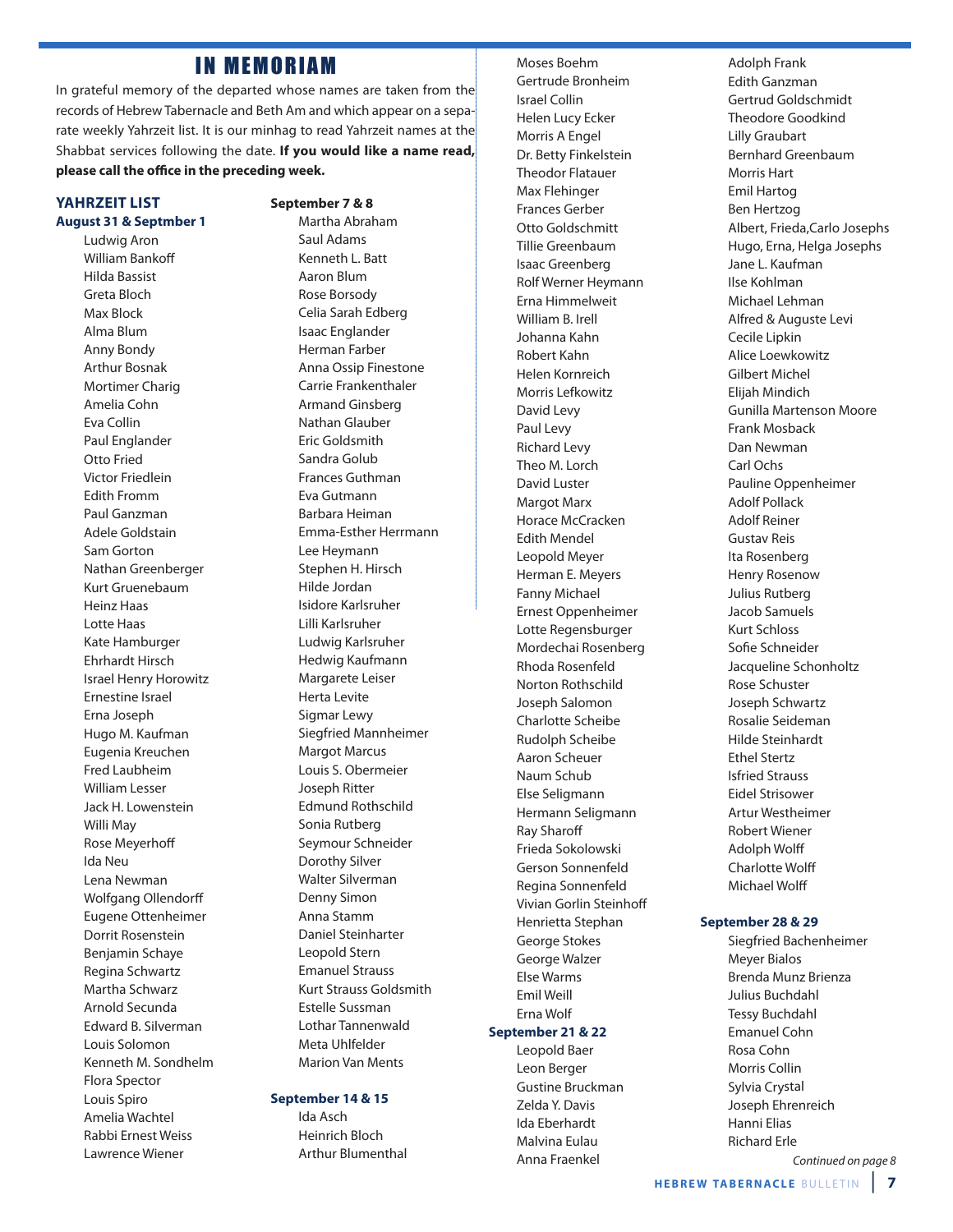### **YAHRZEIT**

Continued from page 7 Raymond Fleishman Herman Fraenkel Werner Fraenkel Wally Freyer Isaac Fuld Erwin Fuss Rose Glickman Paul Gottschalk Dr. Samuel Graff Amalie Greenbaum Nathan Gruenewald Lilly Gryler Marion Hahn Josef Hanauer Sydne Eckstein Harris Max Heymann Alice Kassel Lina Kassel Ludwig Katz Julius Kaufmann Tillie King Adele Kollman David Lazar Sara Lederman Sara Lederman Charles Lowen Anna Meseritz Hans van Moelken Leo Mosback Marta Oppenheimer Marianne Osers Dr. Nathan Roos Seymour Roth Isidor H. Scheirer Dr. Charles Spiegel Arthur Stein Fred Strauss Rae Stream Ezra Wieser Judy Wingard

### **October 5 & 6**

Minnie S. Appel Dr. Siegfried Beckmann Ida Blumenkranz Julius Briskie Minnie Cohen Byrdie Davis Georg Elias Martha Elias Orah Elias Danny Frank Max Frank Jacob Frankel Clara Ganzman Imre Gestely Samuel Glassman Karl Hamlet Leo Hanau

Sigmund Herz Ernst Heumann Regina Hofmann Simon Kestenbaum Frieda Levy Herbert Lichtenstein Selma Manheimer Paula Marx Alfred Meyer Paula Meyer Margot Munz Klara Oppenheimer Martha Ottensooser Herta Pertiller Dr. Siegmund Rothschild Frances Rothschild Frank A. Sanders Leo Schwartz Albert Schwartzburt Otto Schwarz Elvin J. Schwarzbaum Hilla Simon Jacob Spector Rabbi Julie Spitzer Gertrud Stadthagen Ida Sternfels Flora Walter Sarah Wecker Pearl Weinman Frank Wittner

### **October 12 & 13**

Hugo Wolff

Mildred Austern Bertha Barber Anton Bauml Harry L. Blum Margot Bodenheimer Sarah Dlugatch Herbert Ehrlich Herbert Ferber Leona Finestone Patrick J. Flanagan Pauline Frant Ilya Godin Mary Graham Stanley Haft Marcus Hertz Margit Hirsch David S. Hirschfeld David Hoexter Fred L. Joseph Evelyn Klinger Berta Kuba David Lauber Hulda Levy Fred Meyerhoff Gertrude Myers Dr. Oscar Nussbaum Wilhelm Ottenheimer Kathe Pollak

Rosie Pollak Rev. Abraham Reser Jacob Rishik Ethel Irene Rook Elisabeth Roos Hugo Rosenfeld Paula Rosenthal Richard Rosenthal Mathew Shepherd Solomon Sichel Walter Simons Robert Stix Dr. Curt Strauss Vivian Taber Elizabeth Tuerkheimer Max Tuerkheimer Paul Weil Jerome Wenig

### **October 19 & 20**

Rita Alpert Henrietta Berger Miriam Deutsch Emanuel Eschelbacher Fanny Eysler May Farber Siegfried Frank Edward Gradess Abraham Greenberg Edith Haas Gregory Habermann Gertrude Haimann Werner Hamlet Caroline Hecht Margaret Heiman Bertha Hertz Gertrude Hirsch Martin Hirsch Bertha Hofmann Daniel Horowitz Sophia Horowitz Ruth Jost Sarah Jutkowski Leon Klinger Herman Lass Lena Lefkowitz Fred Lipner Esti Loeble Harry Mandelbaum Bella Mandelsberg Morris Moss Sam Muenzer Vally Ollendorff Morris Oppenheimer Helen Piasecki Irene Rollman Gerda Ruwalski Melvin Scheuer Alfred Schueller Gladys Sharoff Ludwig Sinsheimer

Adele Sostman Julius Joe Stern Karola Strauss Marianne Ultmann Norbert D. Warren William Weinberg Samuel A. Wohlgemuth Leon Zellner

### **October 26 & 27**

David Baer Gertrude Baer Alyssa Brennan Sarah Briskie George Charig Jacob Cohen Fritz Ehrenreich Dr. Siegfried Elias Rev. David Epstein Ilsemarie Fleck Hedwig Frank Sari Frank Winston Werner Frank Felix Freilich Rae Friedland Dr. Walter Getreuer Jerome Glauber Arthur Goldschmidt Walter Gunther Rose Hanau Elly Hirsch Millie Hirsch Samuel Hirsch Charles Hymes Hannah Jacob Emil Kahn Fred Kahn Stephen Kahn Elsa F. Katz Helma Katz Johanna Katz Frank Koerpel Elizabeth Kunz Meyer Gus Lowenthal Lillie Machlis Claire May Gertrude Metzger Molly Nadelman William Nathanson Simon Neumann Vera Oppenheim Jacob L. Phillips Curt Pollak Eugene F. Rubino Louise Salomons Florence Scheer Cecilia Schwartz Lillian Secunda Selma Spiegel Leo Steuerman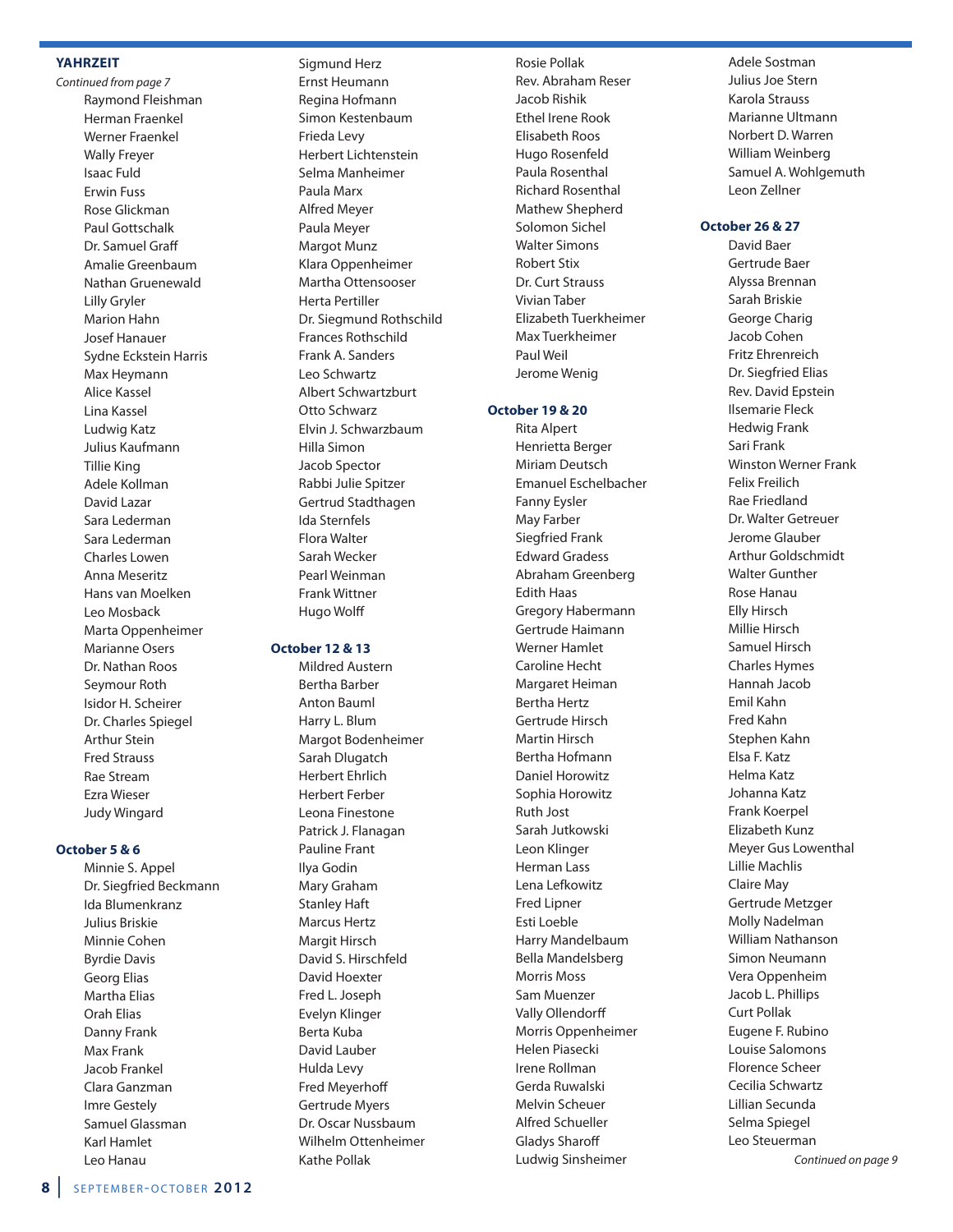### **YAHRZEIT**

Continued from page 8 Leo Stiefel Marga Stoerger Paul Strauss Albert M. Sussman Dr. Frederick J. Wachsner Blanche Walter

### **November 2 & 3**

Stanley Adelman Samuel J. Appel Walter Barton Arthur Berg

Fred Bern Nathan Bloom Betty Bodenheimer Jean Boehm Alfred Bornstein Leopold Cahn Paula Deman Paula Ehrenreich Stephen Fleck Regina Landau Freeman Bella Friedberg Else Friedman Rosa Ganz Fred Gluck

Meta Goldmann Paul Hahn Renate Heiman Gertrude Heller Alice Hertz Ludwig Heymann Morris Kahn Samuel Kaplow Irma Knoepfler Alex Kopydlowski Jesse Kutell Leopold A. Levison Augusta Levy

Larry Lubin Alphons Mayer Clara Mayer Joseph Merber Theodor Morgenroth Alfred Muir Benjamin Oberst Yetta Rothschild Rosalind Salomon Lilly Sandel Naftali Spiewak Lydia Tislowitz Herta Westheimer

## The Armin and Estelle Gold Gallery of the Hebrew Tabernacle welcomes NAVAHJO STOLLER

### SEPTEMBER AND OCTOBER, 2012

## **Crucial Boundaries**

Over the past several years the Hebrew Tabernacle has embraced our family and accepted us with open arms. Our oldest daughter Siena has attended Hebrew school for the last three years, which continues to be a highlight of her week and is well on her way to preparing for Bat Mitzvah. Our youngest daughter Silver recently received her Hebrew name by Rabbi Gale during a Saturday Service. When I was invited to exhibit my art work in the Gold Gallery I was honored & excited to show my work here. I sincerely thank the entire congregation for their unconditional support. הבר הדות

### Artist's Statement

I was born in Atlanta, GA and after only two years we moved to Indianapolis, IN. I began painting at a young age, using my father's leftover oil paints. I learned how to handle the medium and was taught the process of preparing a canvas: the seed that developed into my work. Throughout school I used art as the backbone of my education and I actively studied all the different elements of visual arts. At Indiana University-Purdue University, Indianapolis I began painting and drawing from the live model for the first time, and quickly found myself seeking more instruction. I enrolled in The Hope School of Fine Arts at Indiana University, Bloomington. This is where the artist in me began to take root and I continued to hone in on oil painting. I learned about color, light, form, line, shadow and art history. I studied under a contemporary realist, Eve Mansdorf, and an abstract artist, William Itter, who taught a more traditional curriculum.

In 2000 I enrolled in CUNY's Hunter College School of Arts and Sciences and moved into a tenement at 133rd St. & Lenox Ave, in the heart of Harlem, NY. It is there that I began to develop as an artist. My training from Indiana University was integral, but there was so much more to learn. I studied painting, drawing and sculpture with working New York artists who helped me channel my energy. I worked closely with Professors Emily Mason and Peter Dudek, both of whom challenged me to work outside the box and paint around the figure. I began oil painting on unprimed paper which allowed me to be more free with my brushand loosened up my work. The space around the figure became as important as the figure itself. This resonated in my work and, while adding a cubist feel, also opened my eyes to the structural elements that now define my work.

My wife, two daughters and I live in Washington Heights. Our apartment has an unobstructed view of the George Washington Bridge and the Hudson River which have become important models for me; I have taken the opportunity to study this structure and how it works.

Continued on page 12

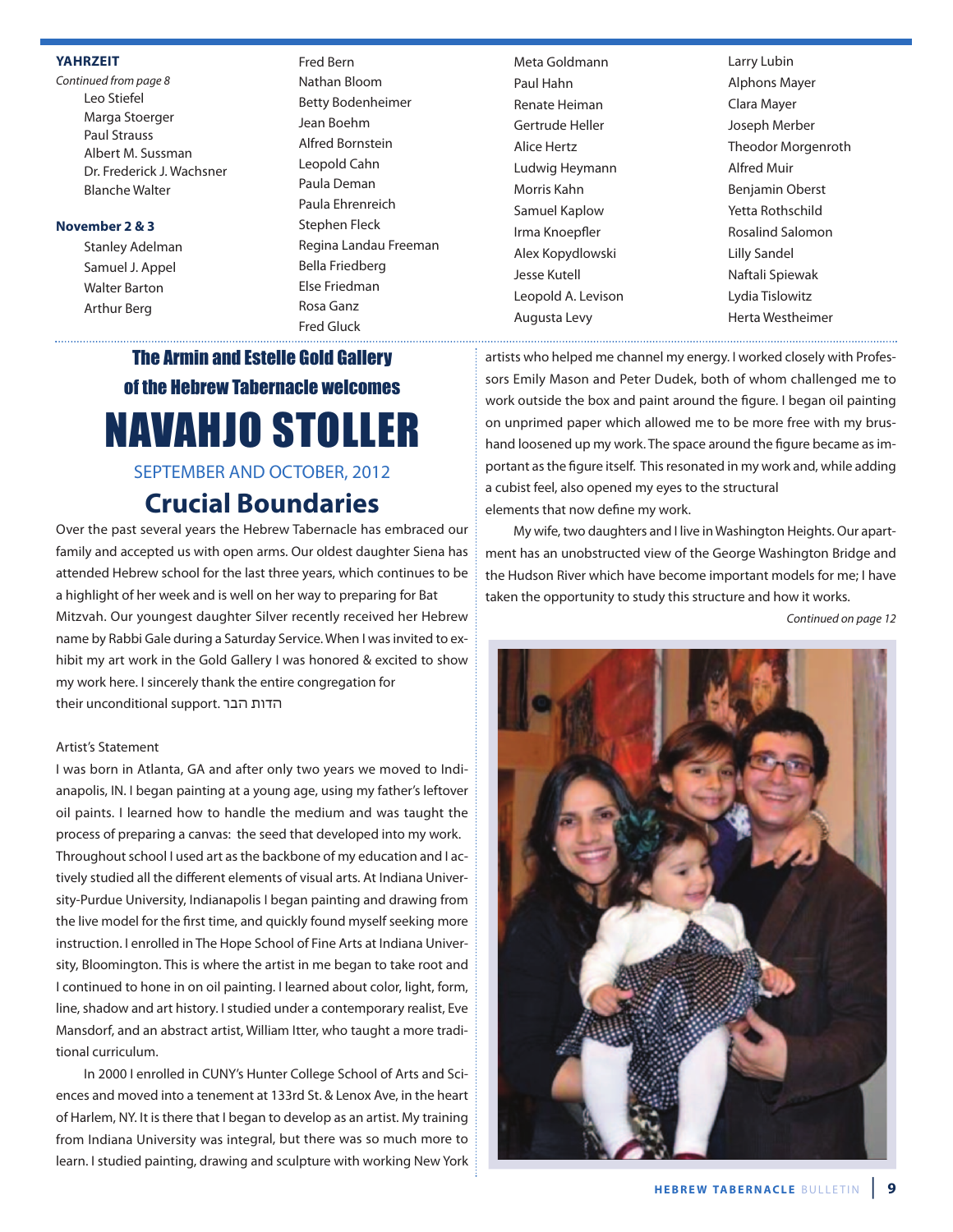# **Exercise Class Sessions Mondays 7:00-8:20 p.m.**

| <b>Fall 2012</b> | <b>Winter/Spring 2013</b>                 |          |
|------------------|-------------------------------------------|----------|
| October 1        | January 7                                 | April 8  |
| October 15       | <b>January</b> 14                         | April 15 |
| October 22       | January 21                                | April 22 |
| October 29       | January 28 (MLK Holiday)                  | April 29 |
| November 5       | February 4                                | May 6    |
| November 12      | February 11                               | May 13   |
| November 19      | February 18                               | May 20   |
| November 26      | February 25 (President's Birthay Holiday) | June $3$ |
| December 3       | March 4                                   | June 10  |
| December 10      | March 11                                  | June 17  |
| December 17      | March 18                                  |          |

**Rita Hamburgh, physical therapist, leads a co-ed exercise class to music, for ages 10-80+, in the Hebrew Tabernacle Social Hall. The emphasis is on gentle stretching and strengthening of all the muscles in the body. Bring a towel or thin mat to lie on; wear comfortable, loose clothing, and bring 2 small hand weights (or one-pound cans of veggies) for gentle weight-training.**

**The cost is only \$15 per class. Checks, made out to Hebrew Tabernacle, will be accepted and ALL proceeds will be donated to the Tabernacle. If you are interested, or have any further questions, please contact the office or email Rita: hamburg@nyp.org**

## **Hebrew Tabernacle Congregation**

**551 Fort Washington Ave. at 185th St. O\*ce:212-568-8304**

**email: office@hebrewtabernacle.org www.hebrewtabernacle.org**

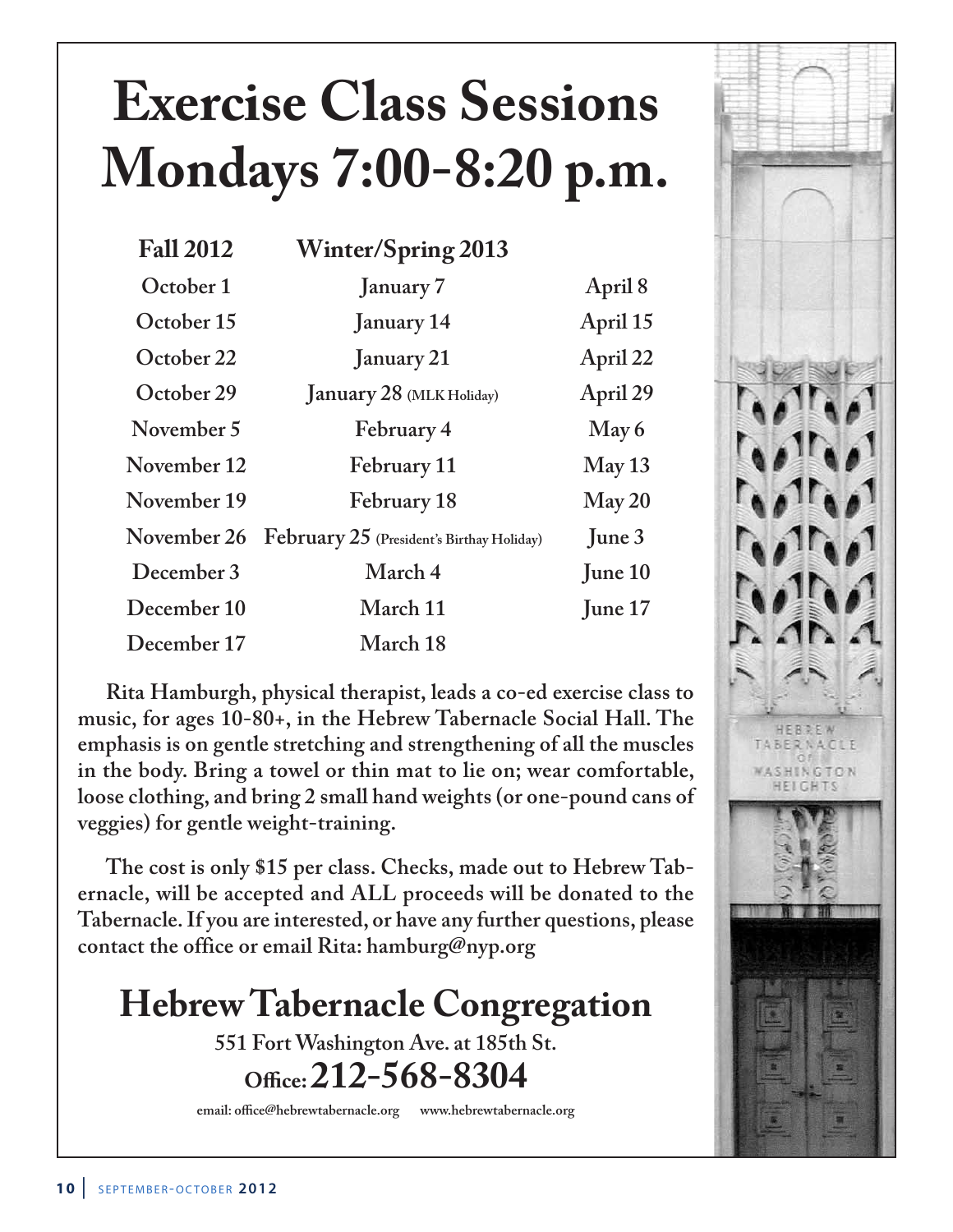## September 2012 ELUL/5772-TISHREI/5773

| <b>SUNDAY</b>                                                                                   | <b>MONDAY</b>                                                                                                                                                          | <b>TUESDAY</b>                                                                                                      | <b>WEDNESDAY</b>                                                                                                                                                                                                | <b>THURSDAY</b>                                                         | <b>FRIDAY</b>                           | <b>SATURDAY</b>                                                    |
|-------------------------------------------------------------------------------------------------|------------------------------------------------------------------------------------------------------------------------------------------------------------------------|---------------------------------------------------------------------------------------------------------------------|-----------------------------------------------------------------------------------------------------------------------------------------------------------------------------------------------------------------|-------------------------------------------------------------------------|-----------------------------------------|--------------------------------------------------------------------|
|                                                                                                 |                                                                                                                                                                        |                                                                                                                     |                                                                                                                                                                                                                 |                                                                         |                                         | Elul 14<br>10:00 am: Ki Teitzei                                    |
|                                                                                                 |                                                                                                                                                                        |                                                                                                                     |                                                                                                                                                                                                                 |                                                                         |                                         |                                                                    |
| Elul 15                                                                                         | Elul 16<br><b>LABOR DAY</b><br><b>Office Closed</b>                                                                                                                    | Elul 17<br>7:00 pm: Beth Am<br>Choir rehearsal<br>(Social Hall)                                                     | Elul 18<br>7:30 pm: Ritual Committee<br>Meeting                                                                                                                                                                 | Elul 19<br>7:00 pm: Beth Am<br>Choir rehearsal<br>(Social Hall)         | Elul 20<br>7:30 pm: Kabbalat Shabbat    | Elul 21<br>10:00 am: Tavo<br>12:00 pm: Adult Ed with<br>Rabbi Gale |
| $\overline{\mathbf{2}}$                                                                         | 3                                                                                                                                                                      | 4                                                                                                                   | 5                                                                                                                                                                                                               | 6                                                                       | - 1                                     | 8                                                                  |
| Elul 22                                                                                         | Elul <sub>23</sub>                                                                                                                                                     | Elul 24                                                                                                             | Elul <sub>25</sub>                                                                                                                                                                                              | Elul 26<br>7:00 pm: Beth Am<br>Choir dress rehearsal<br>(Social Hall)   | Elul 27<br>7:30 pm: Kabbalat Shabbat    | Elul <sub>28</sub><br>10:00 am: Nitzavim                           |
| 9                                                                                               | 10                                                                                                                                                                     | 11                                                                                                                  | 12                                                                                                                                                                                                              | 13                                                                      |                                         | 15                                                                 |
| Elul 29<br>6:30 pm: Erev Rosh<br>Hashanah 1 (BA-Piano)<br>7:00 pm: Erev Rosh<br>Hashanah 1 (HT- | Tishrei 1<br><b>Rosh HaShanah</b><br>9:30 am: Rosh Hashanah 1<br>(HT-Choir and Organ)<br>(BA-Piano)<br>1:30 pm: Joint Potluck Lunch<br>3:00 pm: Tashlich - Meet at 181 | Tishrei 2<br><b>Rosh HaShanah 2</b><br>9:30 am: Rosh Hashanah 2<br>(HT-Choir and Organ)<br>10:30 am: Youth Service  | Tishrei 3<br>7:45 pm: Board Meeting                                                                                                                                                                             | Tishrei 4<br>7:00 pm: Beth Am<br>Choir dress rehearsal<br>(Social Hall) | Tishrei 5<br>7:30 pm: Kabbalat Shabbat  | Tishrei 6<br>10:00 am: Vayeilech -<br>Shabbat Shuvah               |
| Organ)<br>16                                                                                    | and Cabrini<br>5:00 pm: Tot-Hashanah<br>6:30 pm: Erev Rosh<br>Hashanah 2 - Family Service                                                                              | 18                                                                                                                  | 19                                                                                                                                                                                                              | 20                                                                      | 21                                      | 22                                                                 |
| Tishrei 7<br>Tishrei 14<br>10:00 am: Put Up Sukkah<br>6:30 pm: Family Service -<br>Erev Sukkot  | Tishrei 8<br>7:00 pm: Beth Am<br>Choir dress rehearsal<br>(Social Hall)                                                                                                | Tishrei 9<br>6:00 pm: Kol Nidre<br>(BA-Piano)<br>6:29 pm: Fast begins<br>7:00 pm: Kol Nidre<br>(HT-Choir and Organ) | Tishrei 10<br><b>Yom Kippur</b><br>9:30 am: Yom Kippur (HT-Choir<br>and Organ) & (BA-Piano)<br>2:00 pm: Yizkor (HT)<br>3:00 pm: Study Session (HT)<br>4:00 pm: Mincha (HT)<br>4:15 pm: Yizkor-Mincha-Neila (BA) | Tishrei 11                                                              | Tishrei 12<br>7:30 pm: Kabbalat Shabbat | Tishrei 13<br>10:00 am: Ha'azinu                                   |
| 23/30                                                                                           | 24                                                                                                                                                                     | Zu                                                                                                                  | 6:30 pm: Neilah (HT)<br>7:31 pm: Fast ends -<br>Joint Juice and Cake Break-fast                                                                                                                                 | 27                                                                      | 28                                      |                                                                    |

## October 2012 TISHEI-CHESHVAN/5773

| <b>SUNDAY</b>                               | <b>MONDAY</b>                                                                                                                  | <b>TUESDAY</b>                        | <b>WEDNESDAY</b>                                          | <b>THURSDAY</b> | <b>FRIDAY</b>                            | <b>SATURDAY</b>                                                                |
|---------------------------------------------|--------------------------------------------------------------------------------------------------------------------------------|---------------------------------------|-----------------------------------------------------------|-----------------|------------------------------------------|--------------------------------------------------------------------------------|
|                                             | Tishrei 15<br>Sukkot<br>November-December<br><b>Bulletin Deadline</b>                                                          | Tishrei 16                            | Tishrei 17                                                | Tishrei 18      | Tishrei 19<br>7:30 pm: Kabbalat Shabbat  | Tishrei 3<br>10:00 am: Shabbat Sukkot<br>12:00 pm: Adult Ed<br>with Rabbi Gale |
|                                             | 10:00 am: Sukkot 1                                                                                                             | $\overline{\mathbf{2}}$               | 3                                                         | 4               | 5                                        | n                                                                              |
| Tishrei 21                                  | Tishrei 22<br><b>Sh'mini Atzeret</b><br><b>Simchat Torah</b><br>10:00 am: Shmini Atzeret<br>(Yizkor)<br>6:30 pm: Hebrew School | Tishrei 23<br>10:00 am: Simchat Torah | Tishrei 24                                                | Tishrei 25      | Tishrei 26<br>7:30 pm: Kabbalat Shabbat  | Tishrei 27<br>10:00 am: Bereshit<br>12:00 pm: Adult Ed<br>with Rabbi Gale      |
| 7                                           | Consecration - Erev<br>Simchat Torah (Piano)                                                                                   | 9                                     | 10                                                        | 11              | 12                                       | 13                                                                             |
| Tishrei 28<br>10:00 am:<br>Take Down Sukkah | Tishrei 29<br>7:00 pm: Exercise Class                                                                                          | Tishrei 30                            | Cheshvan 1<br>7:30 pm: Beth Am Board<br>Meeting (Library) | Cheshvan 2      | Cheshvan 3<br>7:30 pm: Kabbalat Shabbat  | Cheshvan 4<br>10:00 am: Noach                                                  |
| 14                                          | 15                                                                                                                             | 16                                    | 17                                                        | 18              |                                          | 20                                                                             |
| Cheshvan 5                                  | Cheshvan 6<br>7:00 pm: Exercise Class                                                                                          | Cheshvan 7                            | Cheshvan 8                                                | Cheshvan 9      | Cheshvan 10<br>7:30 pm: Kabbalat Shabbat | Cheshvan 11<br>10:00 am: Lech Lecha                                            |
| 21                                          | 22                                                                                                                             | 23                                    | 24                                                        | 25              | 26                                       | 27                                                                             |
| Cheshvan 12                                 | Cheshvan 13<br>7:00 pm: Exercise Class                                                                                         | Cheshvan 14                           | Cheshvan 15<br>7:45 pm: Board Meeting                     |                 |                                          |                                                                                |
| 28                                          |                                                                                                                                | 30                                    | 31                                                        |                 |                                          |                                                                                |